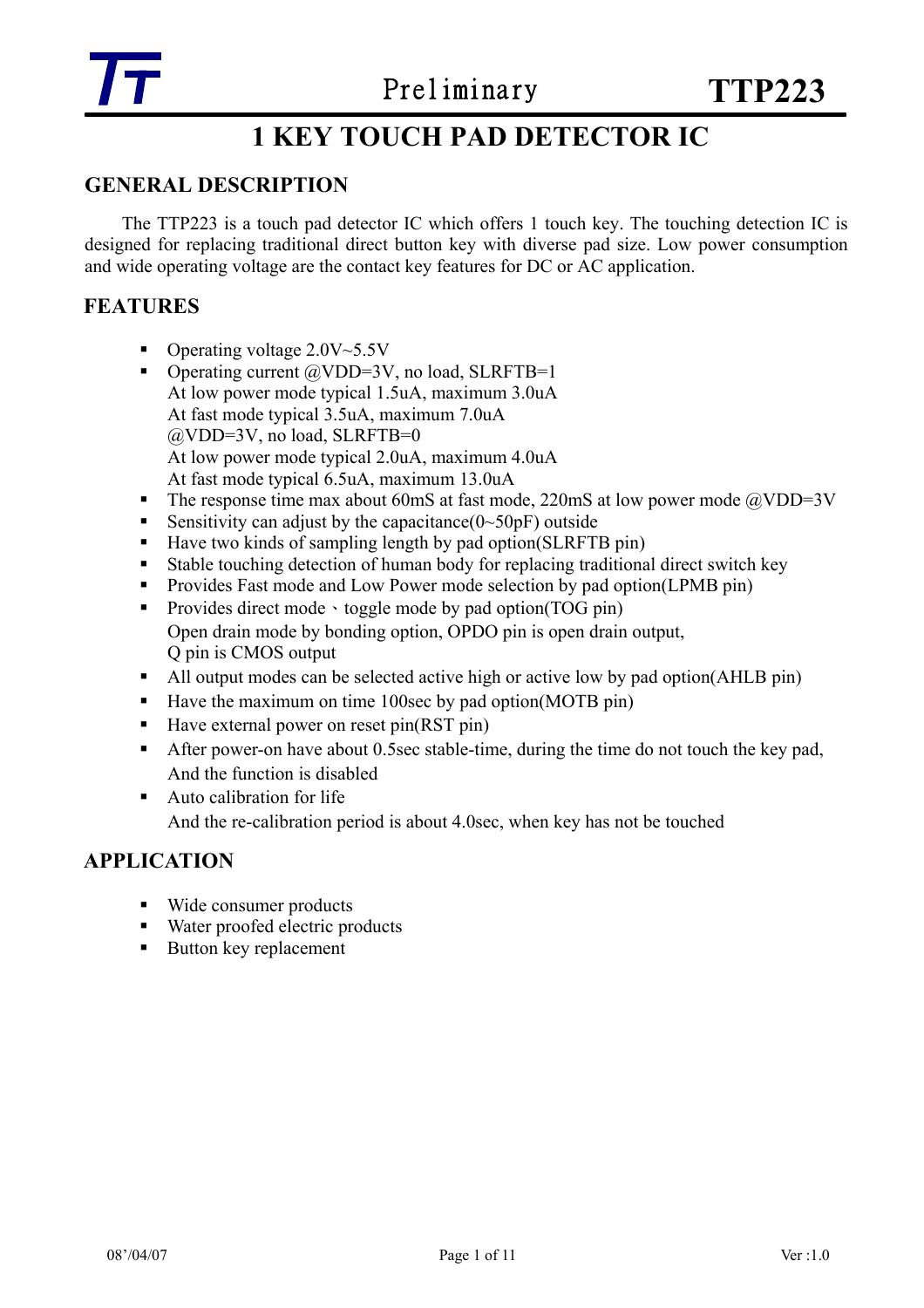

**BLOCK DIAGRAM** 



### **PAD DESCRIPTION**

| Pad No. | Pad Name      | I/O Type       | Pad Description                                                                          |
|---------|---------------|----------------|------------------------------------------------------------------------------------------|
|         |               | O              | CMOS output pin                                                                          |
| 2       | <b>OPDO</b>   | $\overline{O}$ | Open drain output pin                                                                    |
| 3       | <b>VSS</b>    | P              | Negative power supply, ground                                                            |
| 4       | <b>LPMB</b>   | $I-PH$         | Low power mode selection,                                                                |
|         |               |                | $1 =$ -Fast mode; $0 =$ -Low power mode                                                  |
| 5       | <b>TOG</b>    | $I-PL$         | Output type option pin,                                                                  |
|         |               |                | 1=>Toggle mode; 0=>Direct mode                                                           |
| 6       | <b>VDD</b>    | P              | Positive power supply                                                                    |
|         | <b>AHLB</b>   | $I-PL$         | Output active high or low selection,                                                     |
|         |               |                | $1 = \frac{\text{Active low}}{\text{New}}$ ; $0 = \frac{\text{Active high}}{\text{New}}$ |
| 8       | <b>RST</b>    | I-PL           | External power on reset pin                                                              |
| 9       | <b>SLRFTB</b> | $I-PH$         | Selecting the sampling length,                                                           |
|         |               |                | $1 =$ >about 1.6 msec; $0 =$ >about 3.2 msec                                             |
| 10      | <b>MOTB</b>   | $I-PH$         | Maximum on time 100sec selection,                                                        |
|         |               |                | $1 =$ Disable, $0 =$ Enable                                                              |
| 11      |               | I/O            | Input sensor port                                                                        |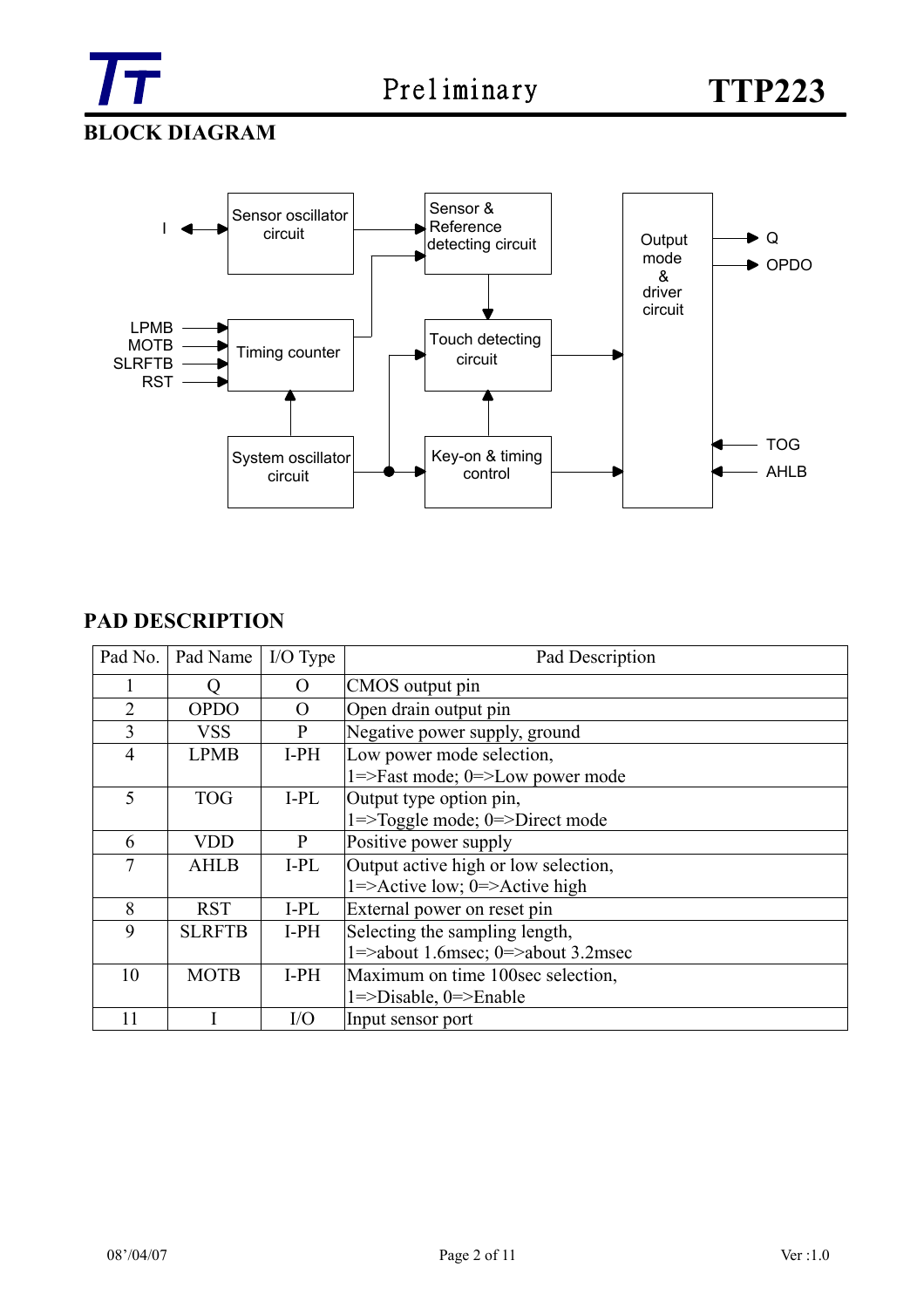

# **ELECTRICAL CHARACTERISTICS**

# ‧**Absolute Maximum Ratings**

| <b>Parameter</b>                       | <b>Symbol</b>      | <b>Conditions</b> | Value                  | Unit |  |  |  |  |  |
|----------------------------------------|--------------------|-------------------|------------------------|------|--|--|--|--|--|
| <b>Operating Temperature</b>           | $T_{OP}$           |                   | $-20 \sim +70$         | ∽    |  |  |  |  |  |
| <b>Storage Temperature</b>             | $\mathrm{T_{STG}}$ |                   | $-50 \sim +125$        |      |  |  |  |  |  |
| <b>Power Supply Voltage</b>            | VDD                | $Ta=25^{\circ}C$  | $VSS-0.3 \sim VSS+5.5$ |      |  |  |  |  |  |
| Input Voltage                          | $\rm V_{IN}$       | $Ta=25^{\circ}C$  | VSS-0.3 ~ VDD+0.3      |      |  |  |  |  |  |
| Note: VSS symbolizes for system ground |                    |                   |                        |      |  |  |  |  |  |

# ‧**DC/AC Characteristics**:(Test condition at room temperature=25℃)

| Parameter                         | Symbol       | <b>Test Condition</b>                                        |                        | Min.           | Typ.           | Max. | Unit       |
|-----------------------------------|--------------|--------------------------------------------------------------|------------------------|----------------|----------------|------|------------|
| <b>Operating Voltage</b>          | <b>VDD</b>   |                                                              |                        | 2.0            | 3              | 5.5  | V          |
| System oscillator                 | $F_{FAST}$   | $VDD=3V$                                                     |                        |                | 512K           |      |            |
|                                   | $F_{LOW}$    |                                                              |                        |                | 16K            |      | Hz         |
| Sensor oscillator                 | $F_{SEN}$    | VDD=3V no load                                               |                        | 1 <sub>M</sub> | $\blacksquare$ | Hz   |            |
| <b>Operating Current</b>          | $I_{OP}$     | $VDD=3V$<br><b>SLRFTB</b><br>at low power mode<br>$\equiv$ ] |                        |                | 1.5            | 3.0  |            |
|                                   |              | and output no load                                           | <b>SLRFTB</b><br>$= 0$ |                | 2.0            | 4.0  |            |
|                                   |              | $VDD=3V$<br>at fast mode                                     | <b>SLRFTB</b><br>$=1$  |                | 3.5            | 7.0  | uA         |
|                                   |              | and output no load                                           | <b>SLRFTB</b><br>$= 0$ |                | 6.5            | 13.0 |            |
| <b>Input Ports</b>                | $\rm V_{II}$ | <b>Input Low Voltage</b>                                     |                        | $\overline{0}$ |                | 0.2  | <b>VDD</b> |
| <b>Input Ports</b>                | $\rm V_{IH}$ | Input High Voltage                                           |                        | 0.8            |                | 1.0  | <b>VDD</b> |
| <b>Output Port Sink Current</b>   | $I_{OL}$     | VDD=3V, $V_{OL}$ =0.6V                                       |                        |                | 8              |      | mA         |
| <b>Output Port Source Current</b> | $I_{OH}$     | VDD=3V, $V_{OH} = 2.4V$                                      |                        |                | $-4$           |      | mA         |
| <b>Output Response Time</b>       | $T_R$        | VDD=3V, At fast mode                                         |                        |                |                | 60   |            |
|                                   |              | VDD=3V, At low power mode                                    |                        |                | 220            | mS   |            |
| Input Pin Pull-high Resistor      | $R_{PH}$     | $VDD=3V$ ,<br>(LPMB, MOTB, SLRFTB)                           |                        |                | 35K            |      | ohm        |
| Input Pin Pull-low Resistor       | $R_{PL}$     | $VDD=3V$ ,                                                   |                        |                | 28K            |      |            |
|                                   |              | (TOG, AHLB)                                                  |                        |                |                |      |            |
|                                   |              | $VDD=3V,$<br>(RST)                                           |                        |                | 200K           |      | ohm        |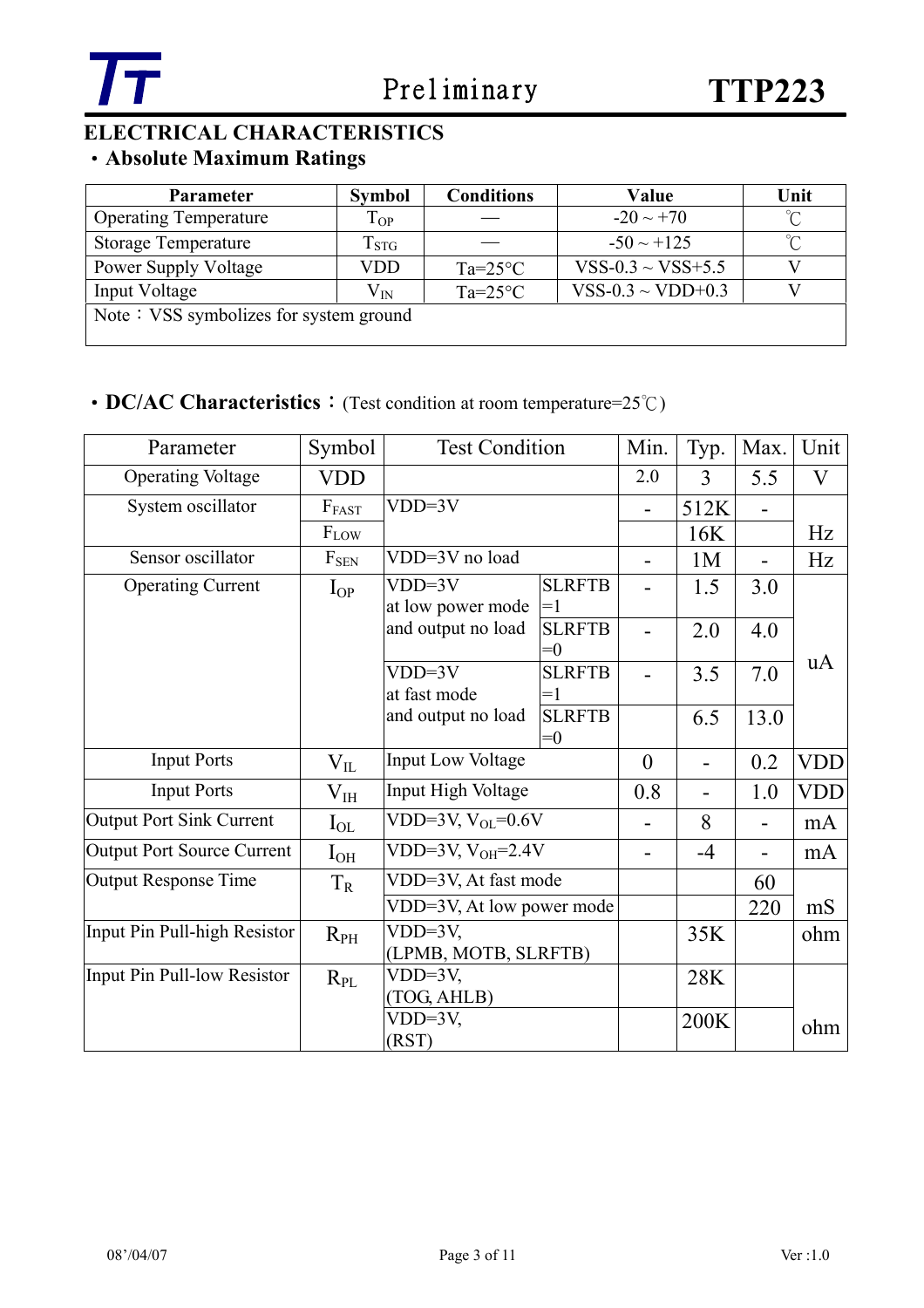

# **FUNCTION DESCRIPTION**

#### **1. Sensitivity adjustment**

 The total loading of electrode size and capacitance of connecting line on PCB can affect the sensitivity. So the sensitivity adjustment must according to the practical application on PCB. The TTP223 offers some methods for adjusting the sensitivity outside.

1-1 by the electrode size

Under other conditions are fixed. Using a larger electrode size can increase sensitivity. Otherwise it can decrease sensitivity. But the electrode size must use in the effective scope.

1-2 by the panel thickness

Under other conditions are fixed. Using a thinner panel can increase sensitivity. Otherwise it can decrease sensitivity. But the panel thickness must be below the maximum value.

1-3 by the value of Cs (please see the down figure)

Under other conditions are fixed. When do not use the Cs to VSS, the sensitivity is most sensitive. When adding the values of Cs will reduce sensitivity in the useful range ( $0 \leq Cs \leq 50p$ F).



#### **2. Output mode**

 The TTP223 has direct mode active high or low by AHLB pad option. And has toggle mode by TOG pad option. Another has open drain mode by bonding option. Pad Q is digital output, pad OPDO is open drain output.

| <b>TOG</b>     | <b>AHLB</b>    | Pad Q option features   | Pad OPDO option features           |
|----------------|----------------|-------------------------|------------------------------------|
| $\overline{0}$ | $\overline{0}$ | Direct mode,            | Direct mode,                       |
|                |                | CMOS active high output | Open drain active high output      |
|                |                | Direct mode,            | Direct mode,                       |
|                |                | CMOS active low output  | Open drain active low output       |
|                | $\theta$       | Toggle mode,            | Toggle mode,                       |
|                |                | Power on state=0        | Power on state high-Z, Active high |
|                |                | Toggle mode,            | Toggle mode,                       |
|                |                | Power on state=1        | Power on state high-Z, Active low  |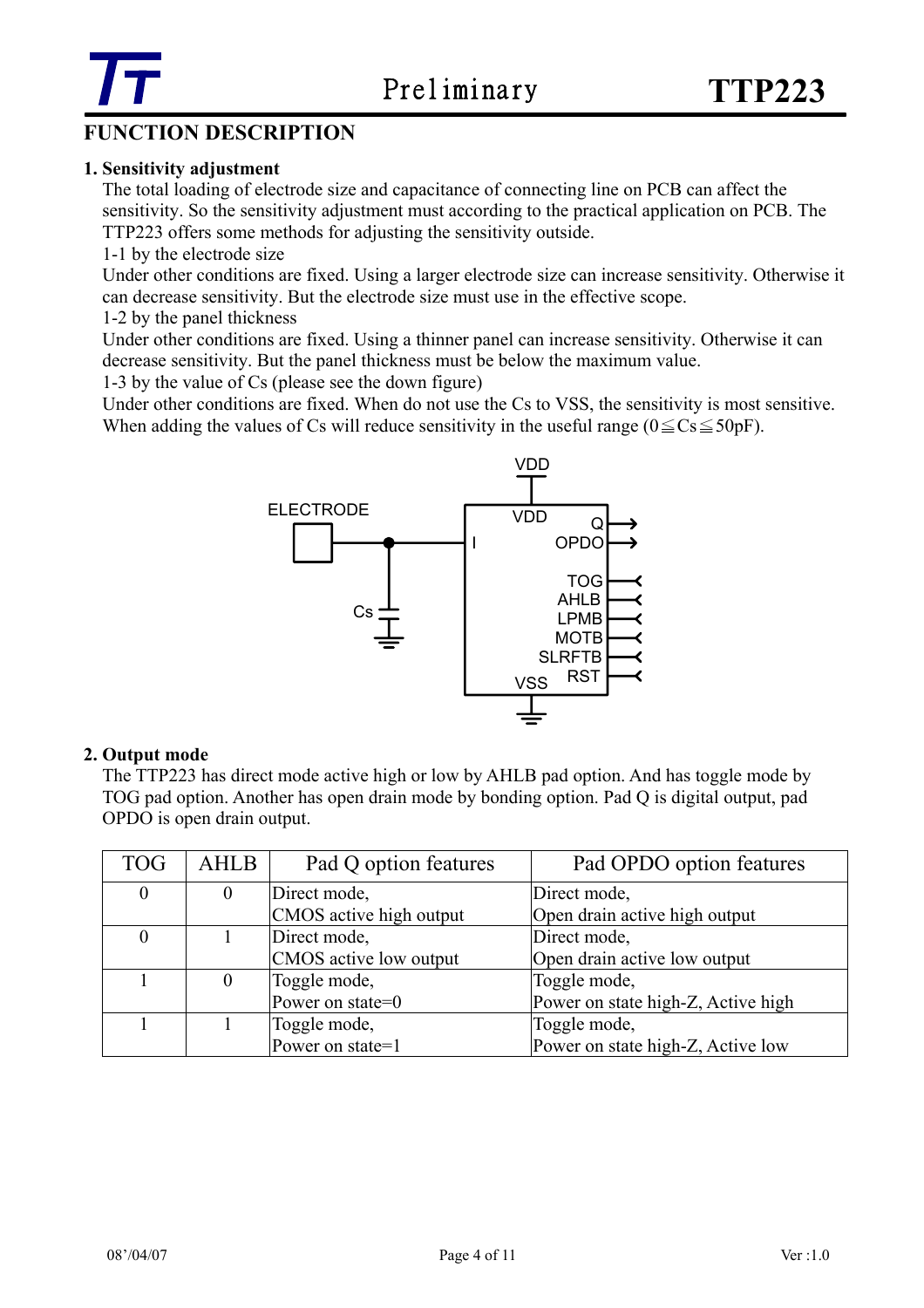### **3. Maximum key on duration time (By MOTB pad option)**

If some objects cover in the sense pad, and causing the change quantity enough to be detected. To prevent this, the TTP223 sets a timer to monitor the detection. The timer is the maximum on duration time. It is set about 100sec at 3V. When the detection is over the timer, the system will return to the power-on initial state, and the output becomes inactive until the next detection.

| MOTB | <b>Option features</b>            |
|------|-----------------------------------|
|      | Infinite(Disable maximum on time) |
|      | Maximum on time 100sec            |

### **4. Fast and Low power mode selection (By LPMB pad option)**

The TTP223 has Fast mode and Low Power mode to be selected. It depends on the state of LPMB pad. When the LPMB pin is opened or connected to VDD, the TTP223 runs in Fast mode. When the LPMB pin is connected to VSS, the TTP223 runs in Low Power mode.

In the Fast mode response time is faster, but the current consumption will be increased. In the Low Power mode it will be saving power, but will be slowing response time for first touch. When it awaked in fast mode, the response time is the same the fast mode. In this mode when detecting key touch, it will switch to Fast mode. Until the key touch is released and will keep a time about 12sec. Then it returns to Low Power mode.

The states and timing of two modes please see below figure.



### **5. Sampling length selection (By SLRFTB pad option)**

The TTP223 has two kinds of sampling length to be selected. It depends on the state of SLRFTB pad. When the SLRFTB pin is opened or connected to VDD, the sampling length is about 1.6msec. When the SLRFTB pin is connected to VSS, the sampling length is about 3.2msec.

When selecting 3.2msec sampling length the sensitivity will be better, but the current consumption will be increased. Recommend to use 1.6msec sampling length.

| SI RETR | <b>Option features</b>       |
|---------|------------------------------|
|         | Sampling length $= 1.6$ msec |
|         | Sampling length $= 3.2$ msec |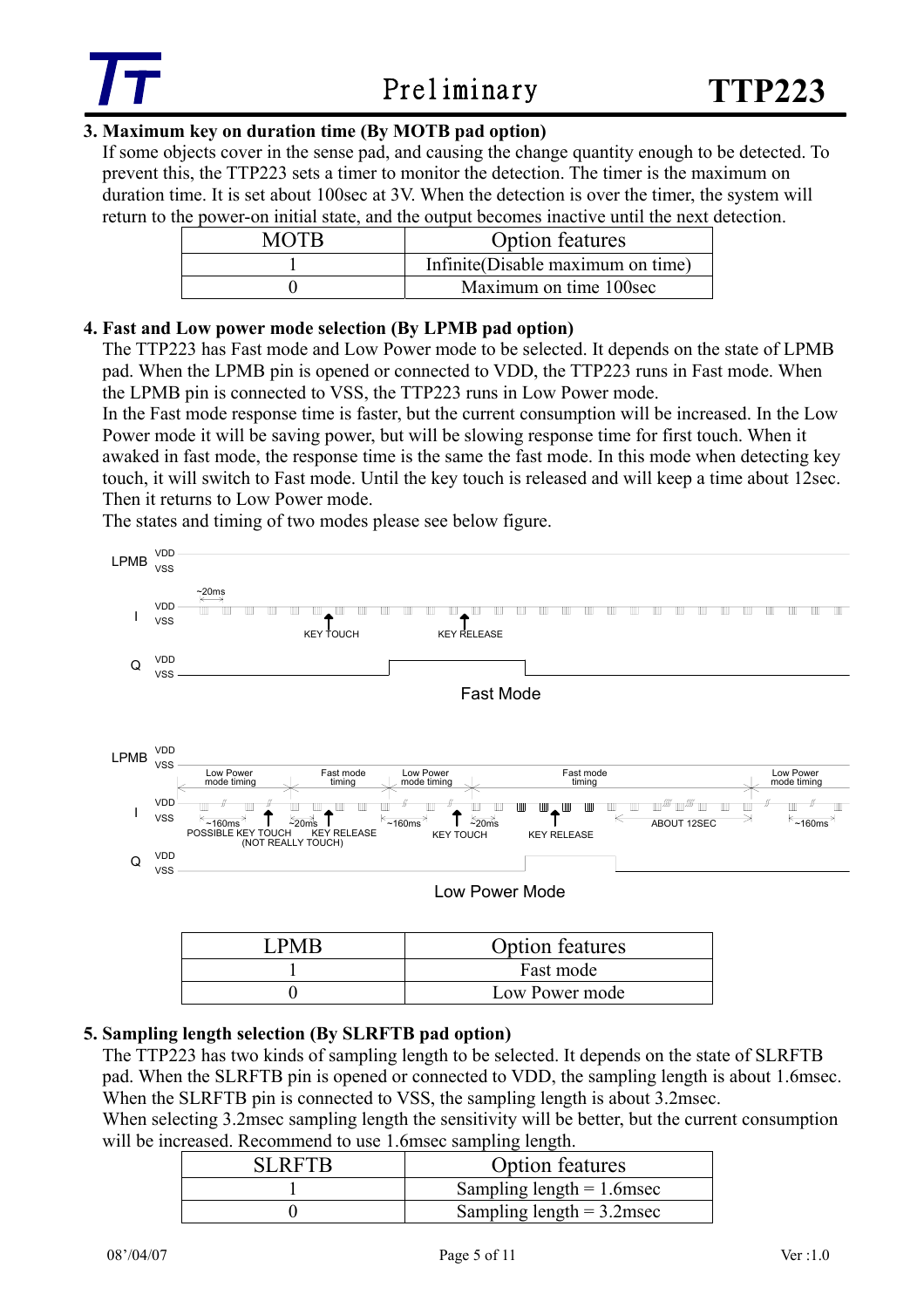

### **6. Option pin**

For power saving concern and package bonding option consideration, all the feature option pins with latch type design and initial states are 0 or 1 as power on. If those pins are forced to VDD or VSS, the states will be changed to 1 or 0 without any current leakage to conflict the power saving issue.

| Feature option pins | Initial state by Power on |
|---------------------|---------------------------|
| AHL <sub>R</sub>    |                           |
| <b>TOG</b>          |                           |
| LPMB                |                           |
| <b>MOTB</b>         |                           |
| <b>SLRFTR</b>       |                           |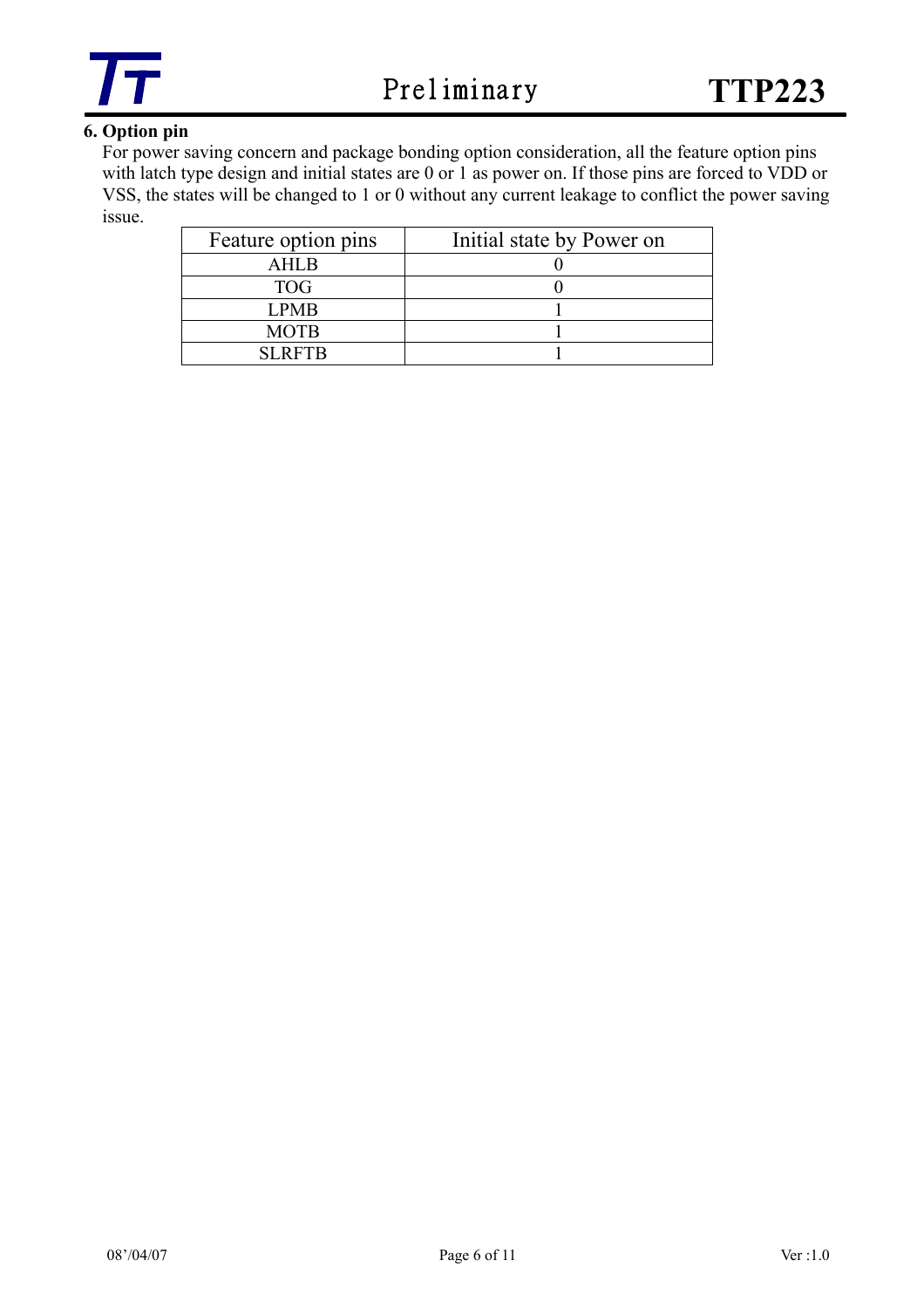

## **APPLICATION CIRCUIT**



PS: 1. On PCB, the length of lines from touch pad to IC pin shorter is better.

And the lines do not parallel and cross with other lines.

- 2. The power supply must be stable. If the supply voltage drift or shift quickly, maybe causing sensitivity anomalies or false detections.
- 3. The material of panel covering on the PCB can not include the metal or the electric element. The paints on the surfaces are the same.
- 4. The capacitance Cs can be used to adjust the sensitivity. The value of Cs use smaller, then the sensitivity will be better. The sensitivity adjustment must according to the practical application on PCB. The range of Cs value is 0~50pF.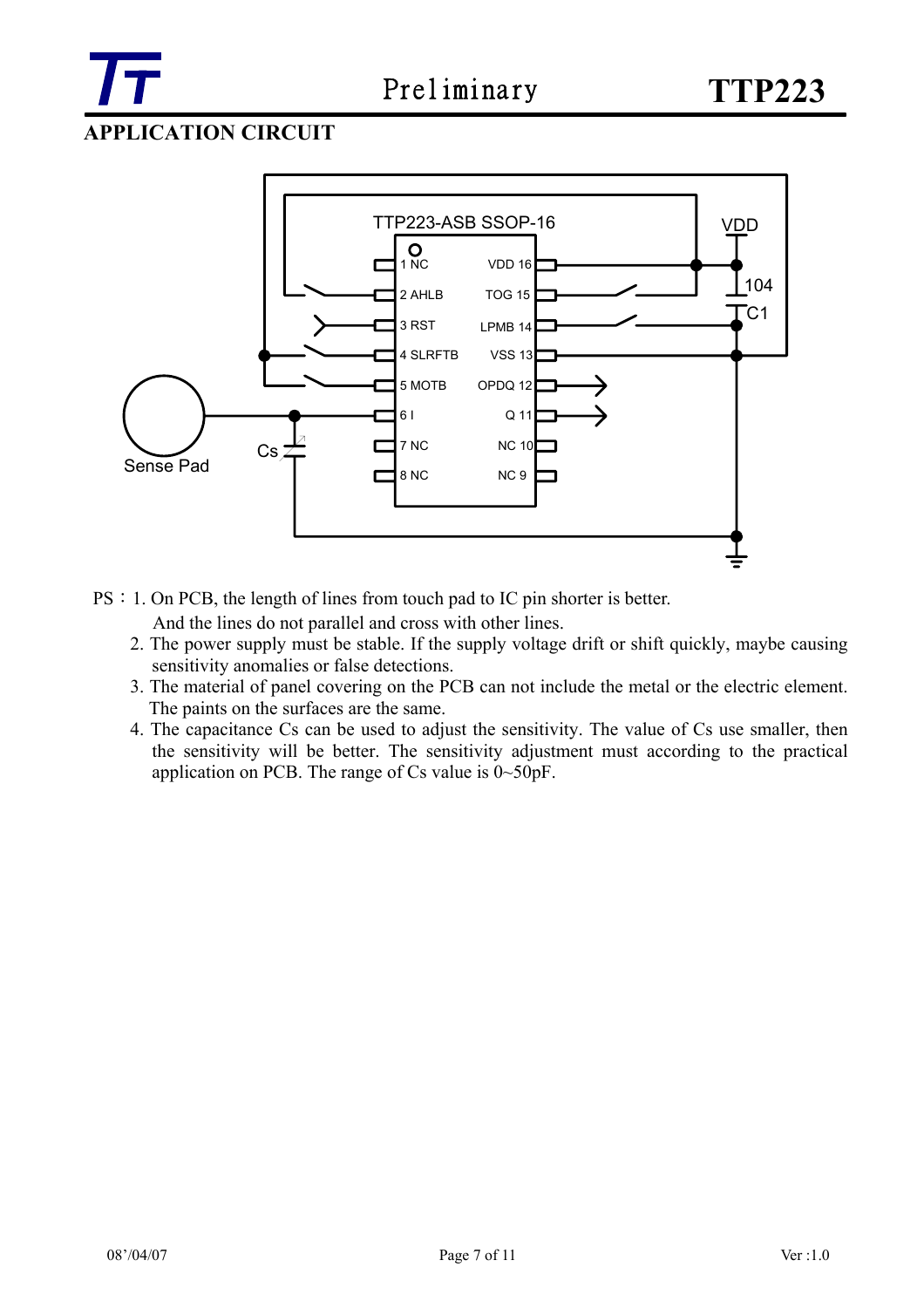

## **PACKAGE LIST**

#### 1. TTP223-ASB

| Package Item Package Type | <b>Option Features</b> |  |  |                      |  |  |             |
|---------------------------|------------------------|--|--|----------------------|--|--|-------------|
|                           | <b>TOG</b>             |  |  | LPMB MOTB SLRFTB RST |  |  | <b>OPDO</b> |
| <b>TTP223-ASB SSOP-16</b> |                        |  |  |                      |  |  |             |

P.S.: The mark of "V " express that package item has the option feature pin.

### TTP223-ASB PACKAGE CONFIGURATION



### Package Outline Dimension



| <b>SYMBOL</b>         |                 | Dimension in MM       |                 |             | INCH<br>DIMENSION<br>IN |       |  |  |
|-----------------------|-----------------|-----------------------|-----------------|-------------|-------------------------|-------|--|--|
|                       | MIN.            | <b>NOM</b>            | MAX.            | МN          | <b>NOM</b>              | MAX   |  |  |
| A                     | 1.35            | 1.63                  | 1.75            | 0.053       | D.064                   | 0.069 |  |  |
| A1                    | 0.10            | 015                   | D <sub>25</sub> | 0004        | D 006                   | 0010  |  |  |
| A <sub>2</sub>        |                 |                       | 1.50            |             |                         | 0.059 |  |  |
| b                     | 0.20            |                       | D 30            | D 008       |                         | 0012  |  |  |
| ¢                     | 0.18            |                       | 0.25            | 0.007       |                         | 0.010 |  |  |
| ê                     |                 | 0 635 BASIC           |                 |             | 0.025 BASIC             |       |  |  |
| D                     | 4.80            | 4.90                  | 5.00            | D.189       | D.193                   | 0.197 |  |  |
| E                     | 5.79            | 5,99                  | 6.20            | 0.228       | 0.236                   | 0.244 |  |  |
| E1                    | 3.81            | 3.91                  | 3.99            | D.150       | D.154                   | 0.157 |  |  |
| L                     | 0.41            | 0.635                 | 1.27            | 0.016       | 0.025                   | 0.050 |  |  |
| h                     | D <sub>25</sub> |                       | 050             | <b>DO10</b> |                         | 0020  |  |  |
| L1                    |                 | 0.254<br><b>BASIC</b> |                 |             | 0.010<br><b>BASIC</b>   |       |  |  |
| ZD                    |                 | 0.229 REF             |                 |             | 0.009<br>REF            |       |  |  |
| R1                    | 0.20            |                       | 0.33            | 0.008       |                         | 0.013 |  |  |
| R                     | 0.20            |                       |                 | 0.008       |                         |       |  |  |
| θ                     | O.              |                       | g               | Œ           |                         | 8     |  |  |
| $\Theta$ 1            | ď               |                       |                 | ď           |                         |       |  |  |
| $\Theta$ <sub>2</sub> | 5               | 10                    | 15'             | 5           | 10                      | 15*   |  |  |
| JEDEC                 |                 |                       | $MO-137$        | (AB)        |                         |       |  |  |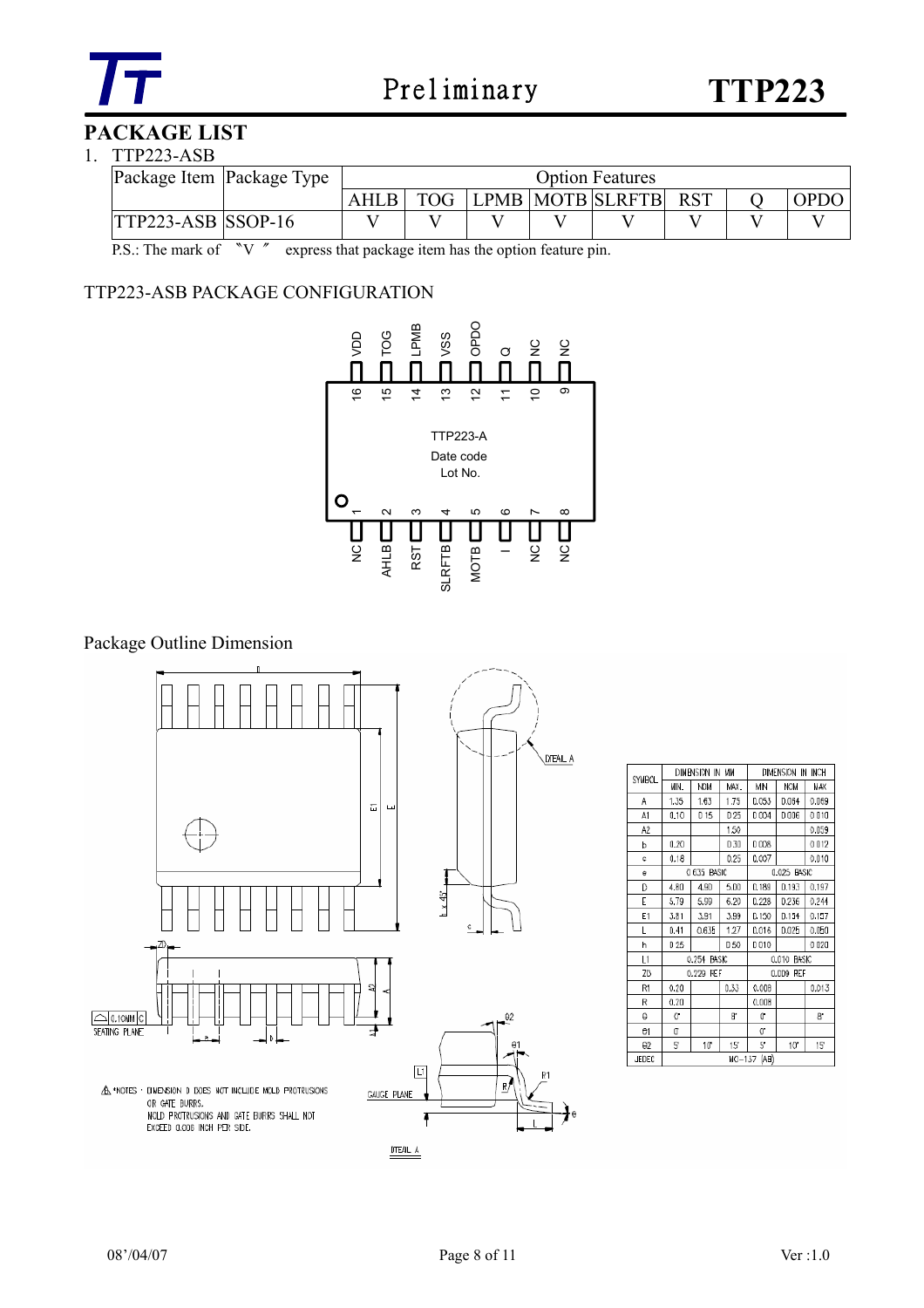

### 2. TTP223-BA6

| Package Item Package Type   |  | <b>Option Features</b> |  |  |                      |  |  |             |
|-----------------------------|--|------------------------|--|--|----------------------|--|--|-------------|
|                             |  | <b>TOG</b>             |  |  | LPMB MOTB SLRFTB RST |  |  | <b>OPDC</b> |
| <b>TTP223-BA6 SOT-23-6L</b> |  |                        |  |  |                      |  |  |             |

P.S.: The mark of "V  $\degree$  express that package item has the option feature pin.

The mark of "X" express that package item has no the option feature pin.

The mark of  $\degree$   $\degree$   $\degree$  express that the state of option pin is fixed to VSS in the package item.

The mark of <sup>N</sup>  $\degree$  <sup>\*</sup> express that the state of option pin is fixed to VDD in the package item.

#### TTP223-BA6 PACKAGE CONFIGURATION



#### Package Outline Dimension

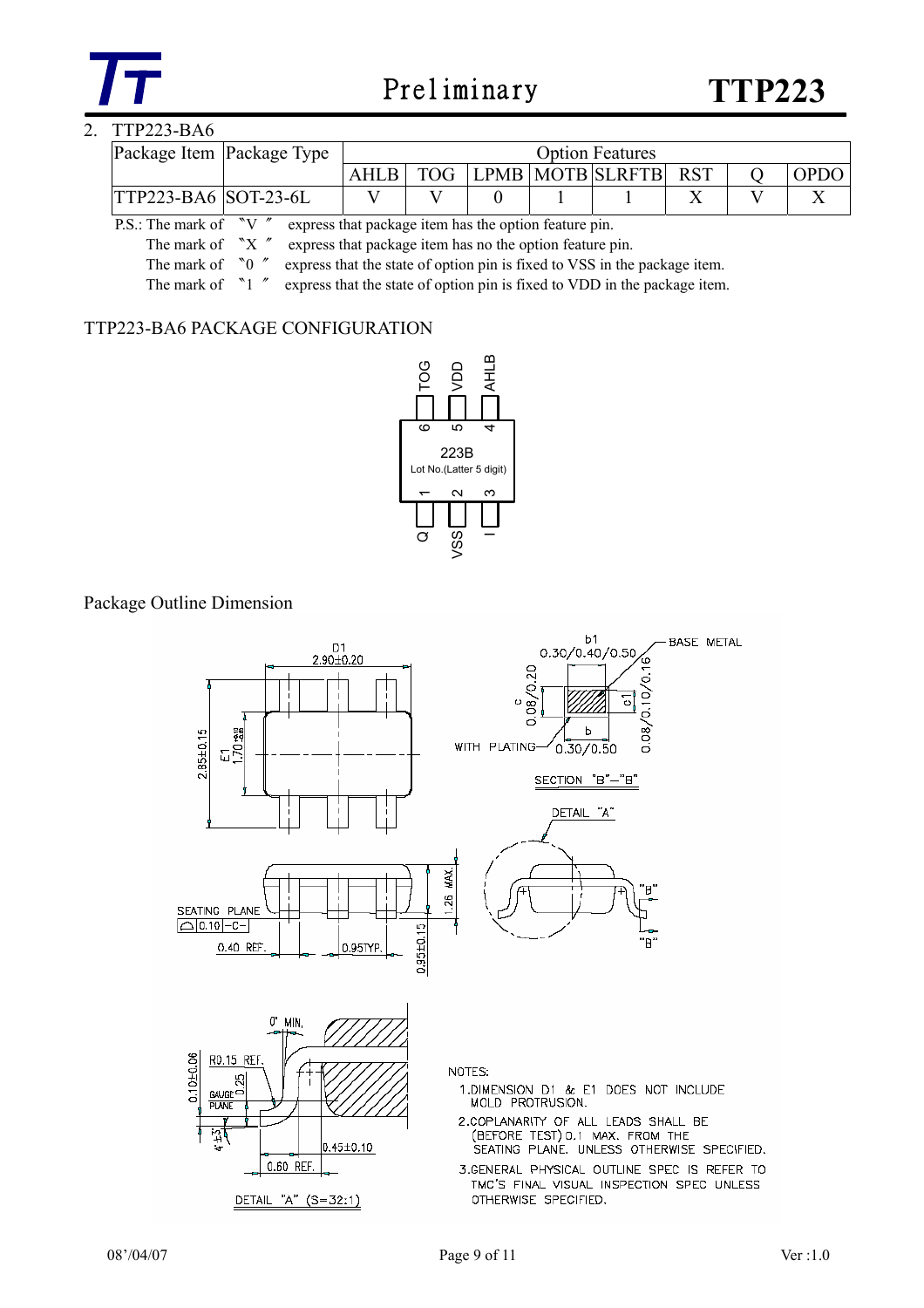

### 3. TTP223-DO8

| Package Item Package Type |            |  | <b>Option Features</b> |  |             |
|---------------------------|------------|--|------------------------|--|-------------|
|                           | <b>TOG</b> |  | LPMB MOTB SLRFTB RST   |  | <b>OPDC</b> |
| <b>TTP223-DO8 SOP-8</b>   |            |  |                        |  |             |

P.S.: The mark of "V  $\degree$  express that package item has the option feature pin.

The mark of "X" express that package item has no the option feature pin.

The mark of  $\degree$   $\degree$   $\degree$  express that the state of option pin is fixed to VSS in the package item.

The mark of <sup>"1</sup> " express that the state of option pin is fixed to VDD in the package item.

#### TTP223-DO8 PACKAGE CONFIGURATION



Package Outline Dimension